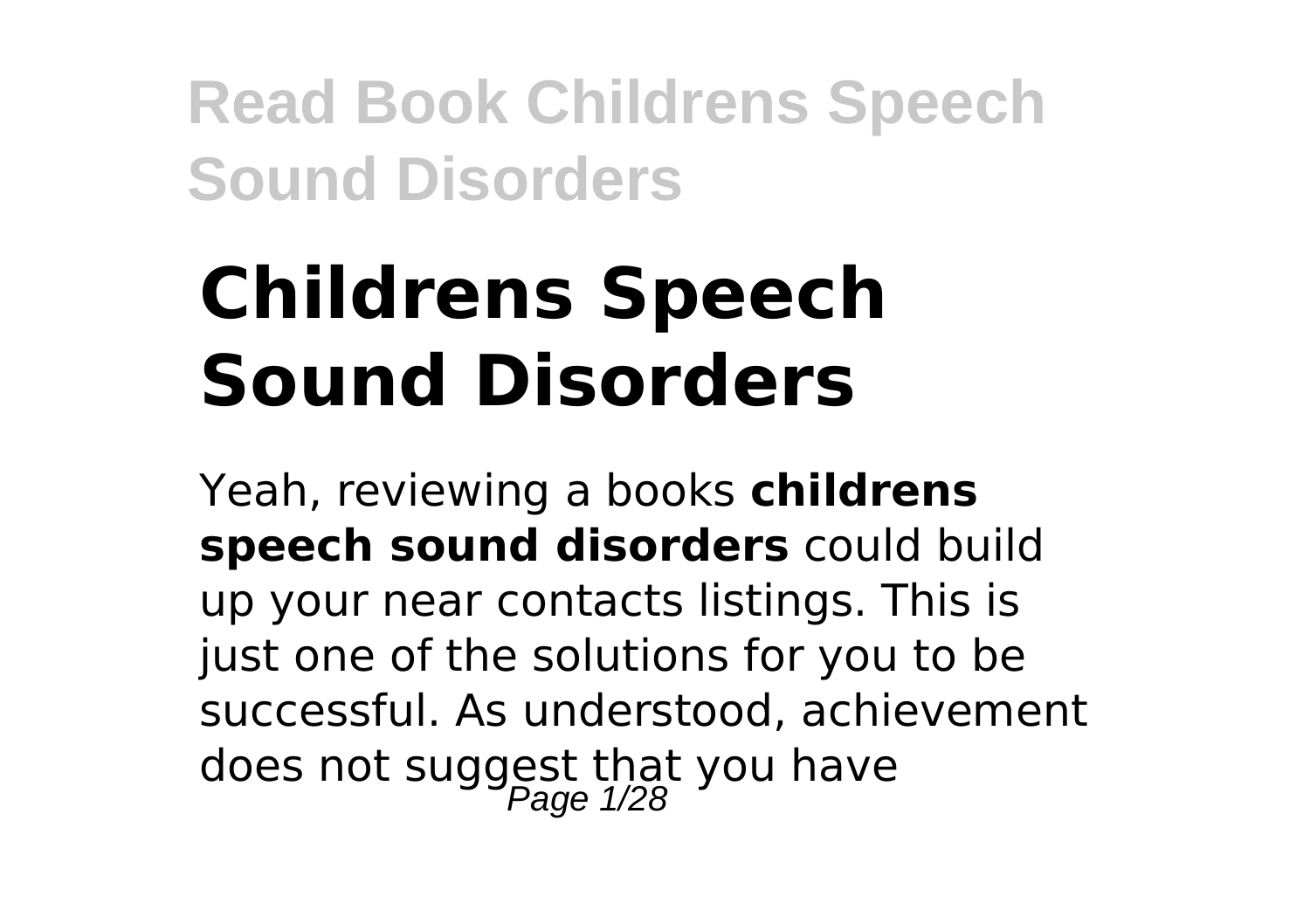astounding points.

Comprehending as without difficulty as concurrence even more than further will meet the expense of each success. adjacent to, the declaration as competently as sharpness of this childrens speech sound disorders can be taken as capably as picked to act.

Page 2/28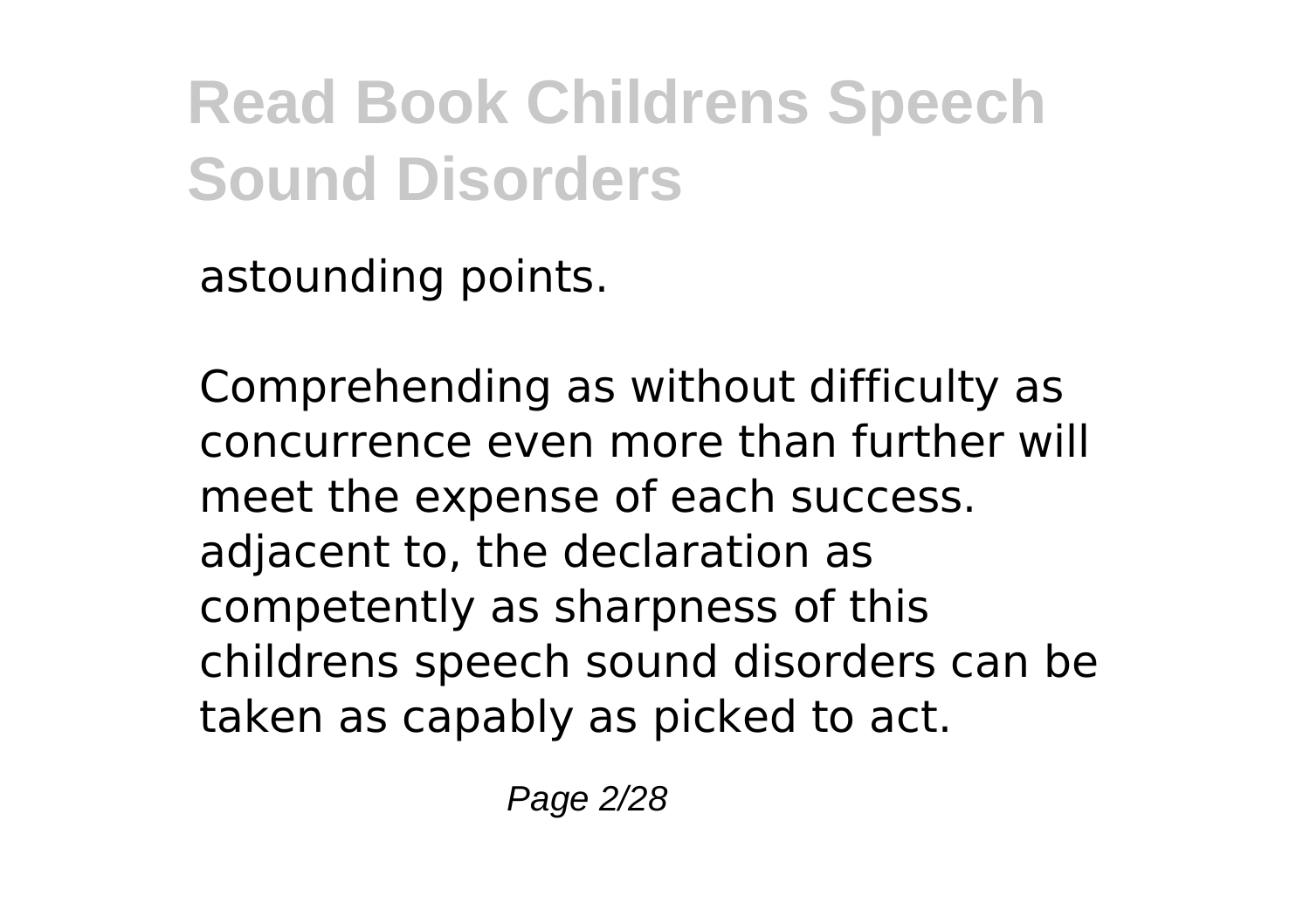Sacred Texts contains the web's largest collection of free books about religion, mythology, folklore and the esoteric in general.

**Childrens Speech Sound Disorders** Key points about speech sound disorders in children. A speech sound disorder

Page 3/28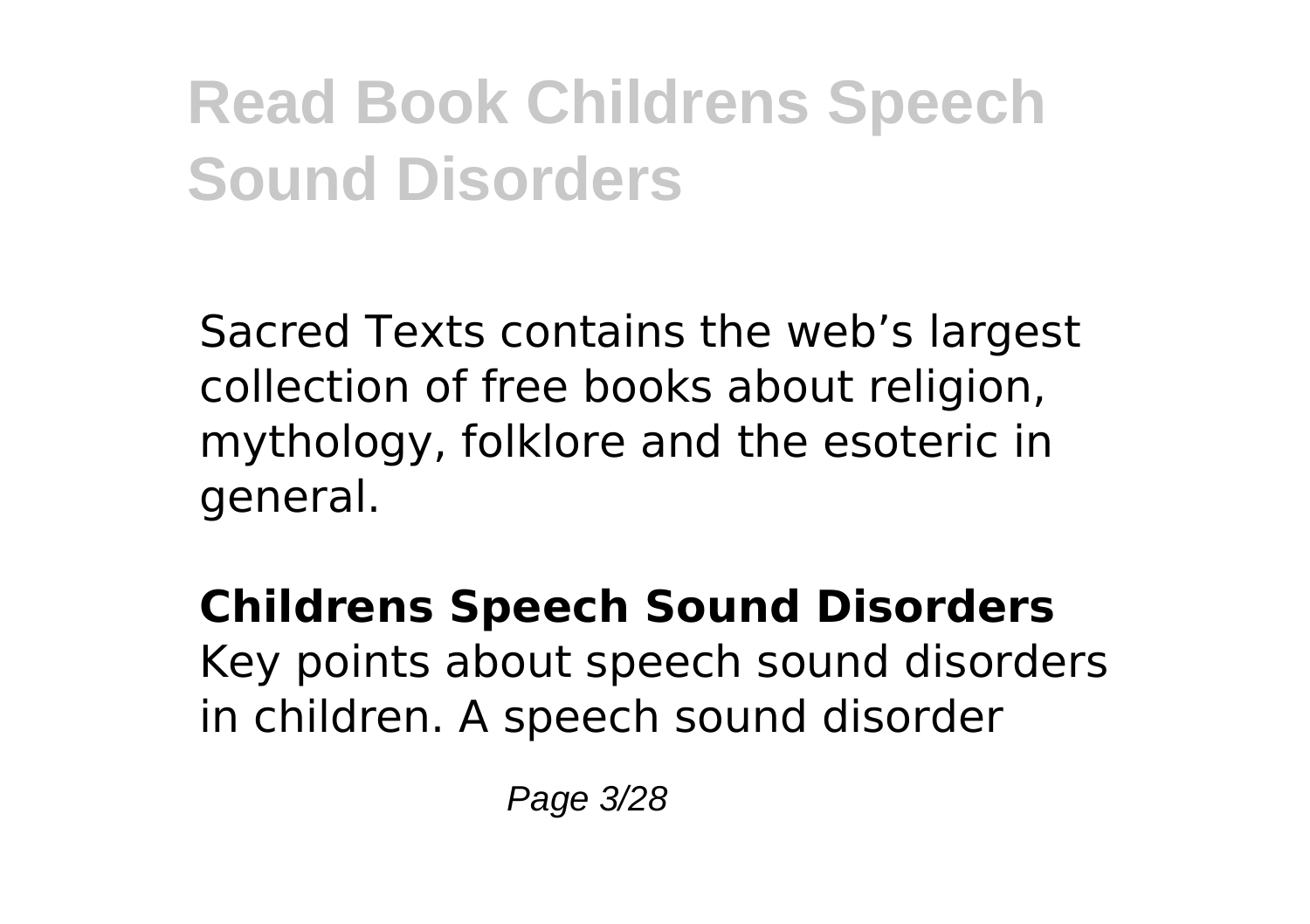means a child has trouble saying certain sounds and words past the expected age. A child with an articulation disorder has problems making certain sounds the right way. A child with phonological process disorder regularly makes certain word speech mistakes.

#### **Speech Sound Disorders in Children**

Page 4/28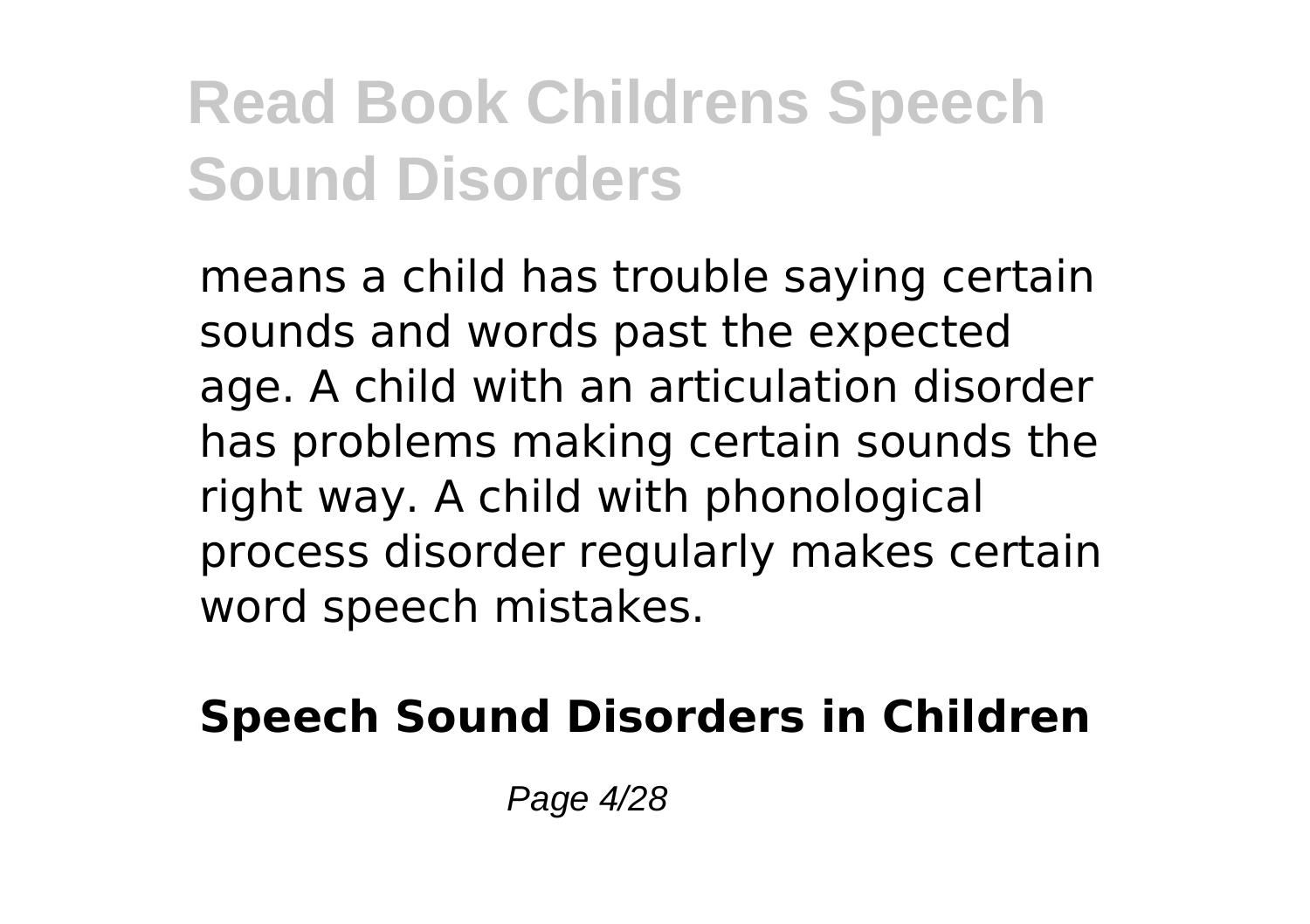Children with speech sound disorders have difficulty producing sounds, words, or phrases clearly and fluently. This can be due to immature development, neurological impairment or a structural difference, such as cleft lip/palate.

#### **Speech Sound Disorders in Children | Children's Hospital ...**

Page 5/28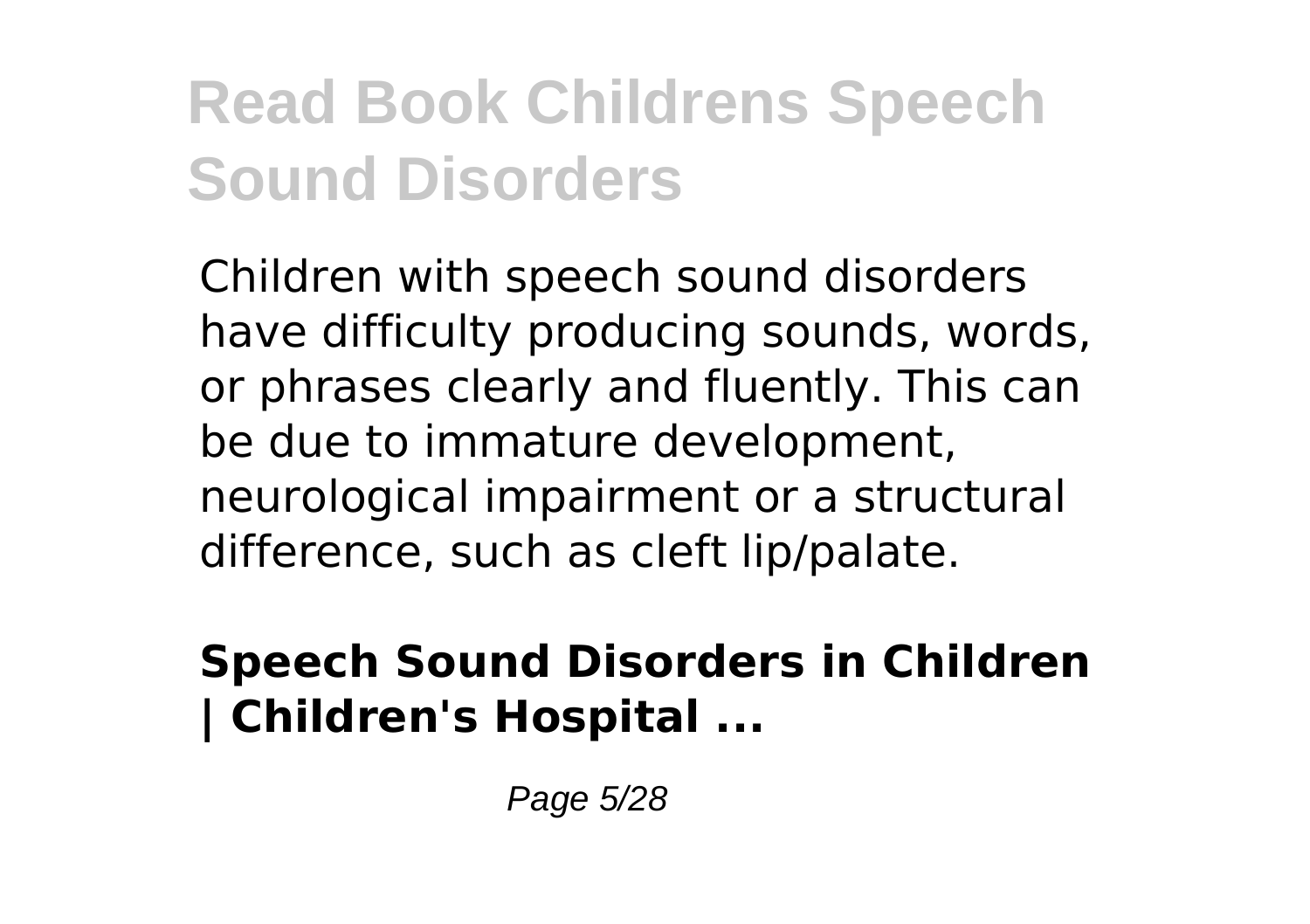Key points about speech sound disorders in children. A speech sound disorder means a child has trouble saying certain sounds and words past the expected age. A child with an articulation disorder has problems making certain sounds the right way. A child with phonological process disorder regularly makes certain word speech mistakes.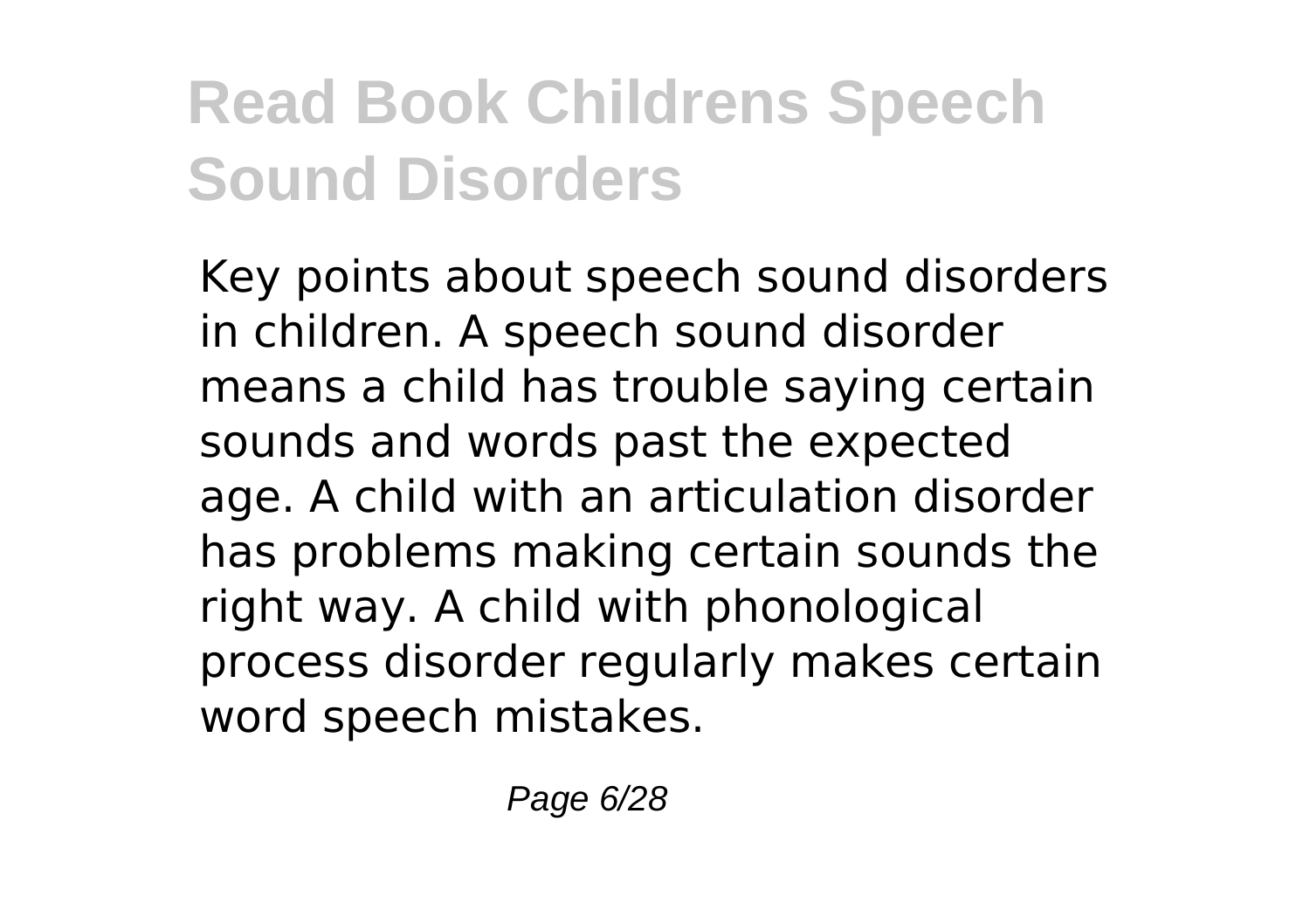#### **Speech Sound Disorders in Children | Cedars-Sinai**

For children with speech disorders, it can be tough forming the sounds that make up speech or putting sentences together. Signs of a speech disorder include: Trouble with p, b, m, h, and w sounds ...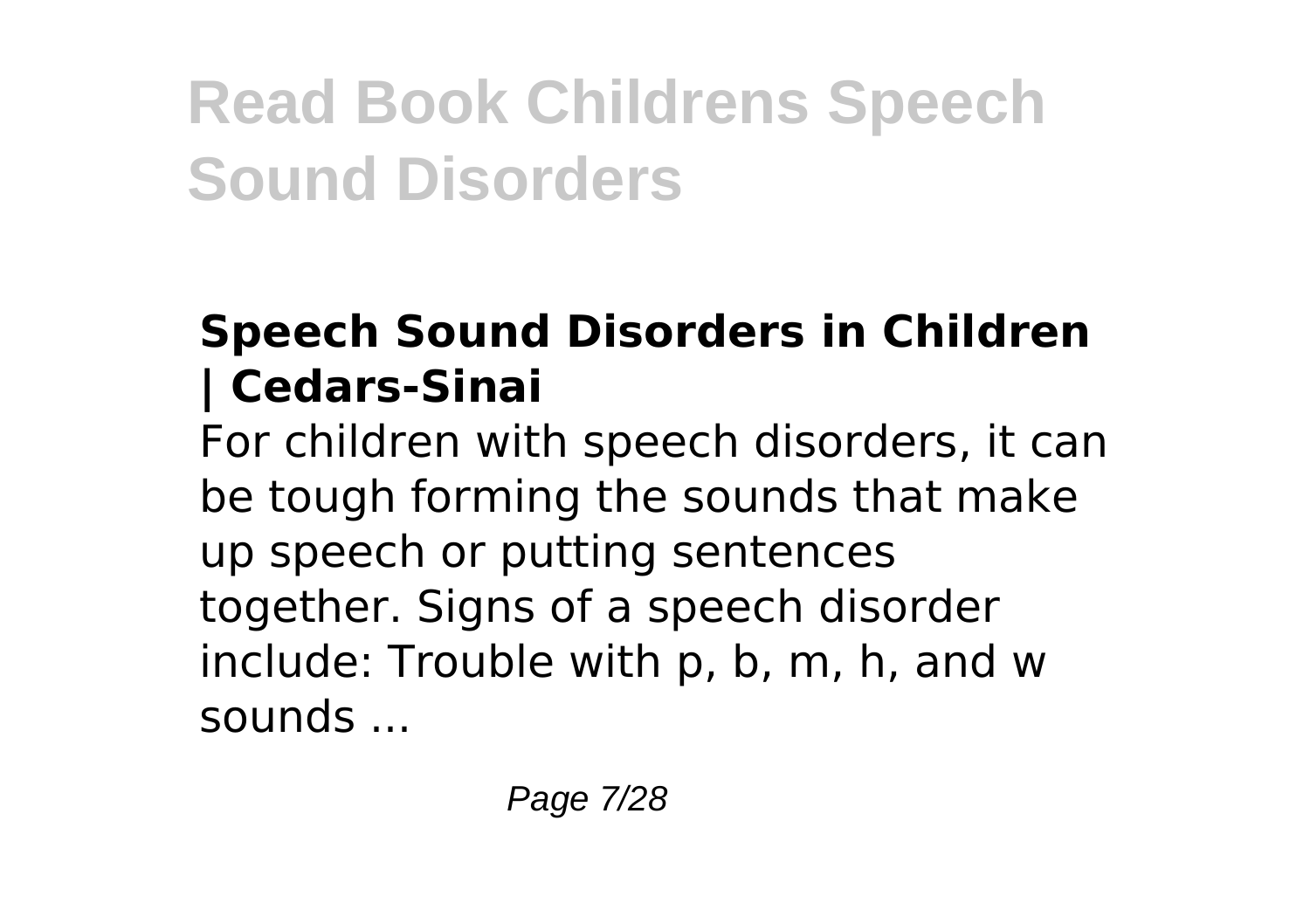#### **Common Speech and Language Disorders - WebMD**

SPEECH (SOUND) DISORDERS. Most young children have some trouble with speech – that is, with pronouncing some sounds and words. It can be hard to get little lips and tongues and other parts of the mouth making the right sounds at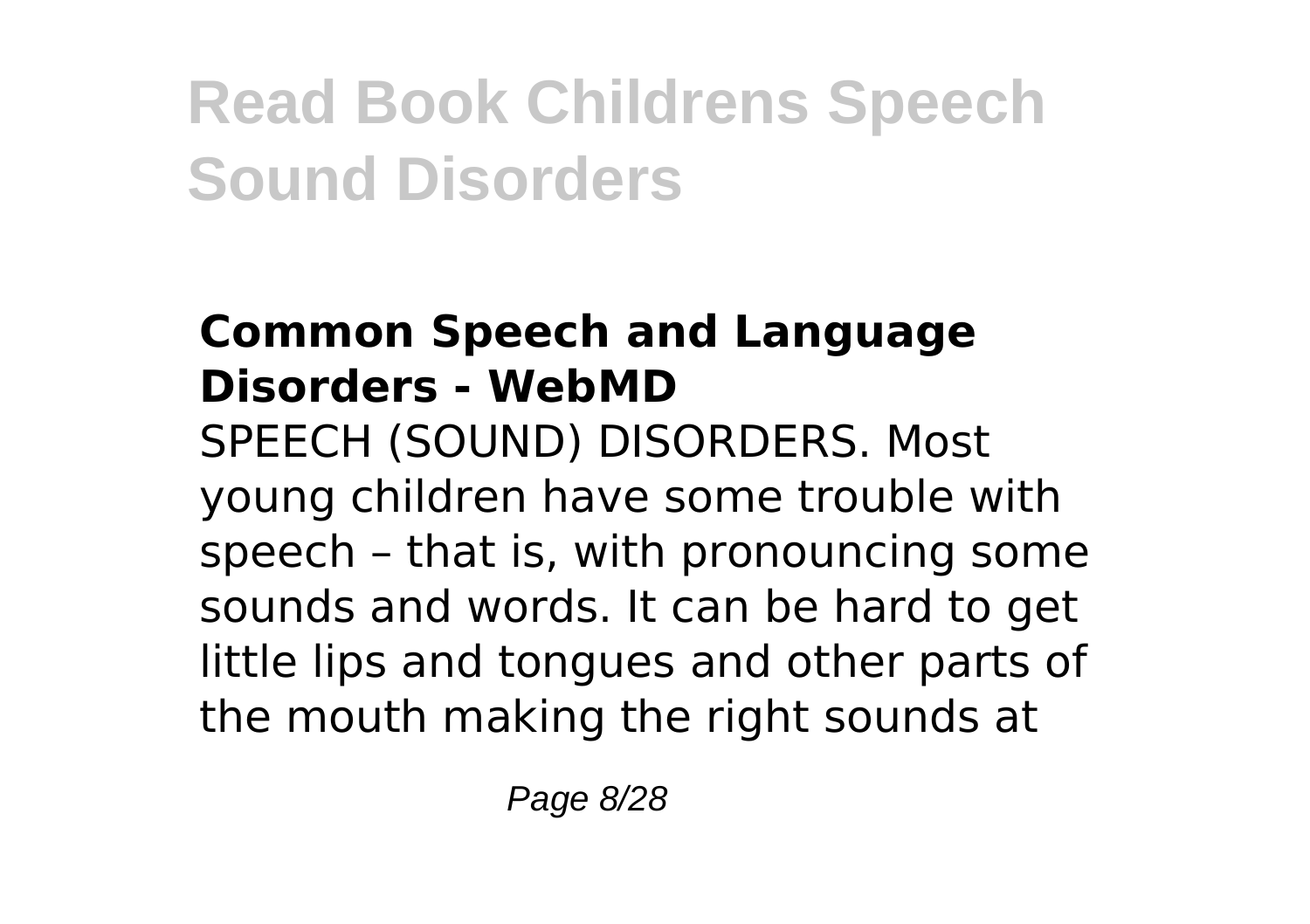the right times. But some speech troubles can be a sign of speech disorders or speech sound disorders.

#### **Speech (Sound) Disorders - Baby Bonus**

Caroline Bowens Childrens Speech Sound Disorders will be welcomed by experienced and novice clinicians,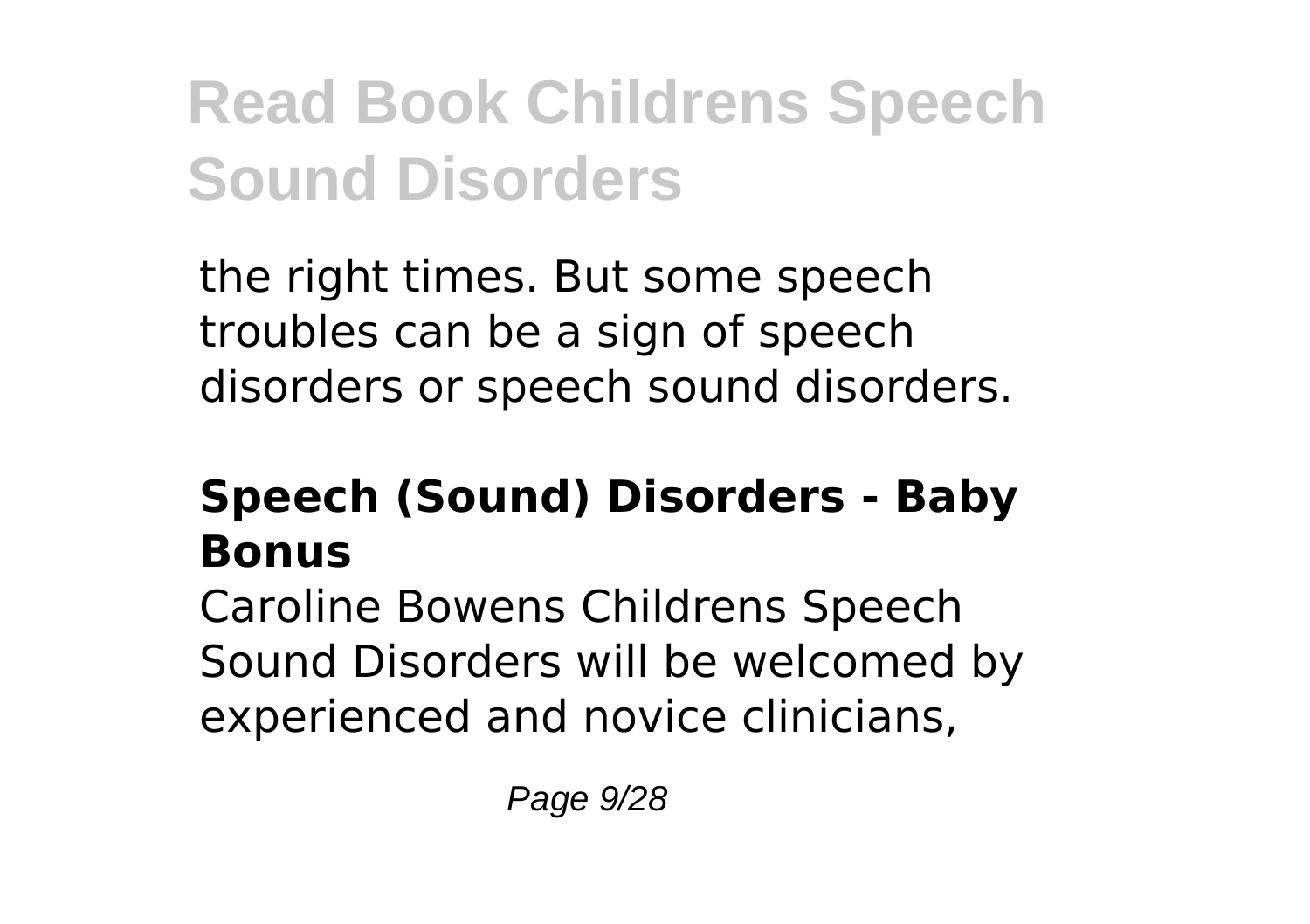clinical educators, and students in the field of speech-language pathology/speech and language therapy for its practical, clinical focus. Drawing on the evidence base where possible, and making important theory to practice links overt, Bowen enhances her comprehensive account of assessment

...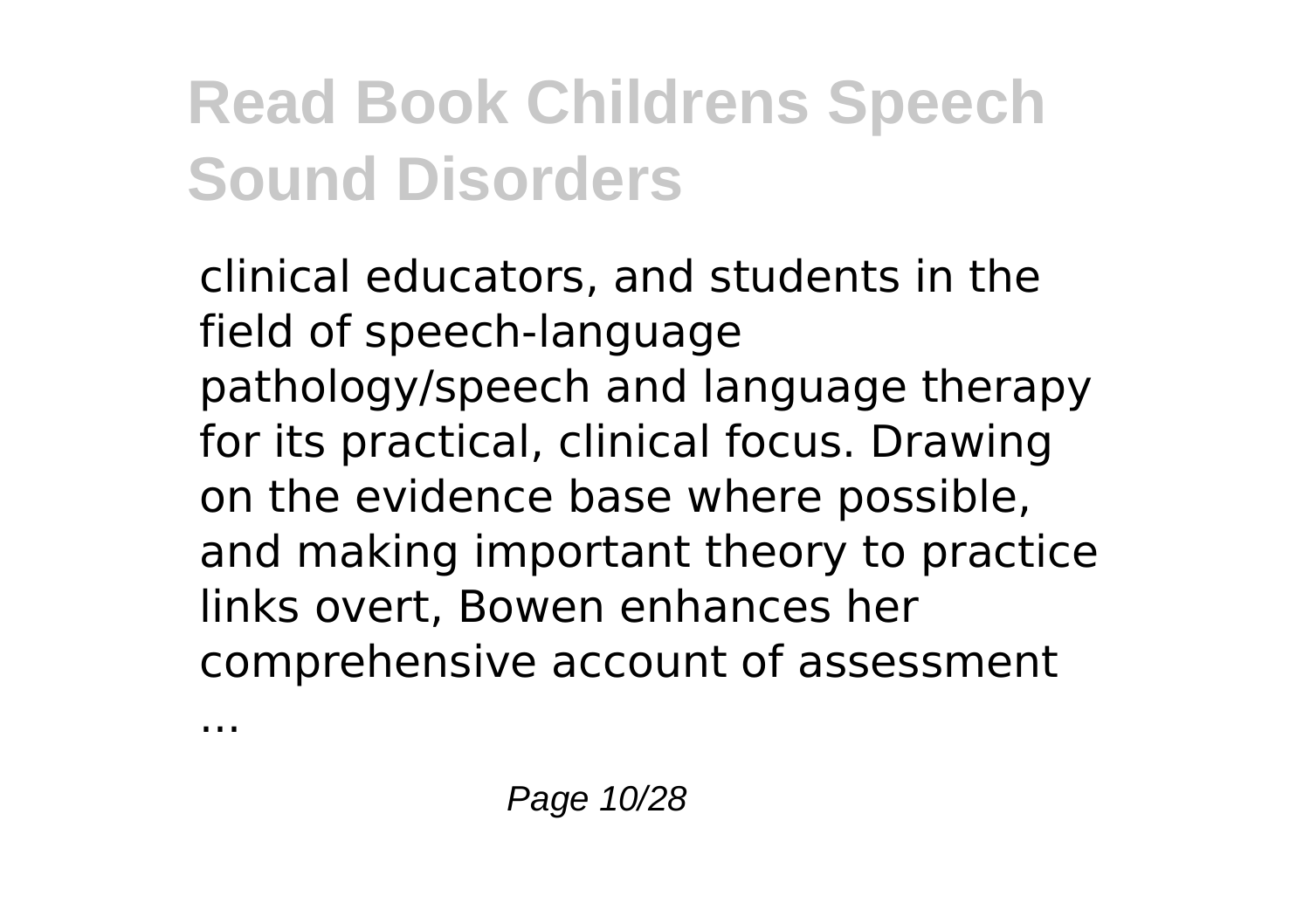#### **Children's Speech Sound Disorders | Wiley**

5 Common Speech Disorders in Children: Articulation Disorder: An articulation disorder is a speech sound disorder in which a child has difficulty making certain sounds correctly. Sounds may be omitted or improperly altered during the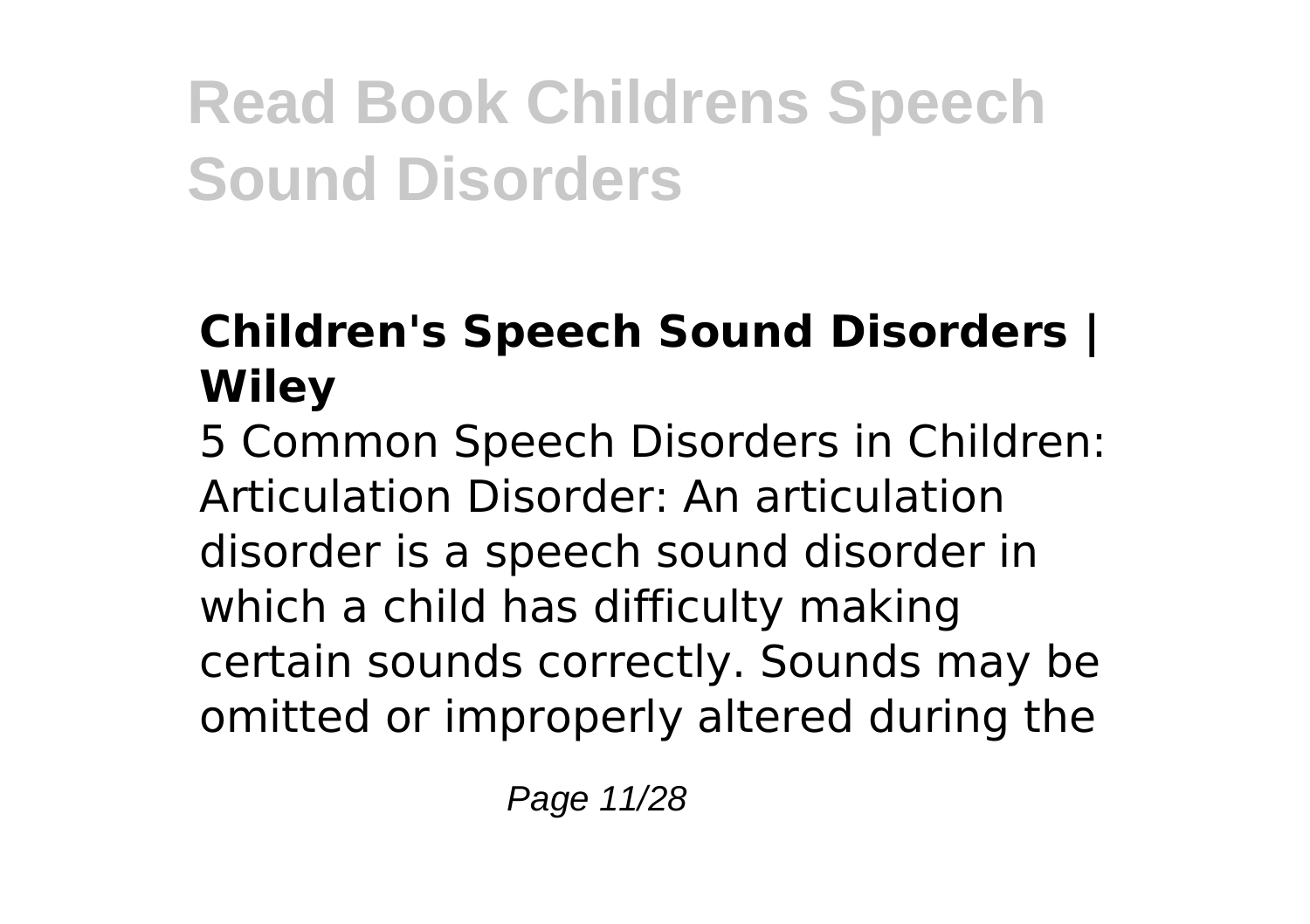course of speech. A child may substitute sounds ("wabbit" instead of "rabbit") or add sounds improperly ...

#### **Five Common Speech Disorders in Children**

Other sounds take longer to learn, like z, v, or th. Most children can say almost all speech sounds correctly by 4 years old.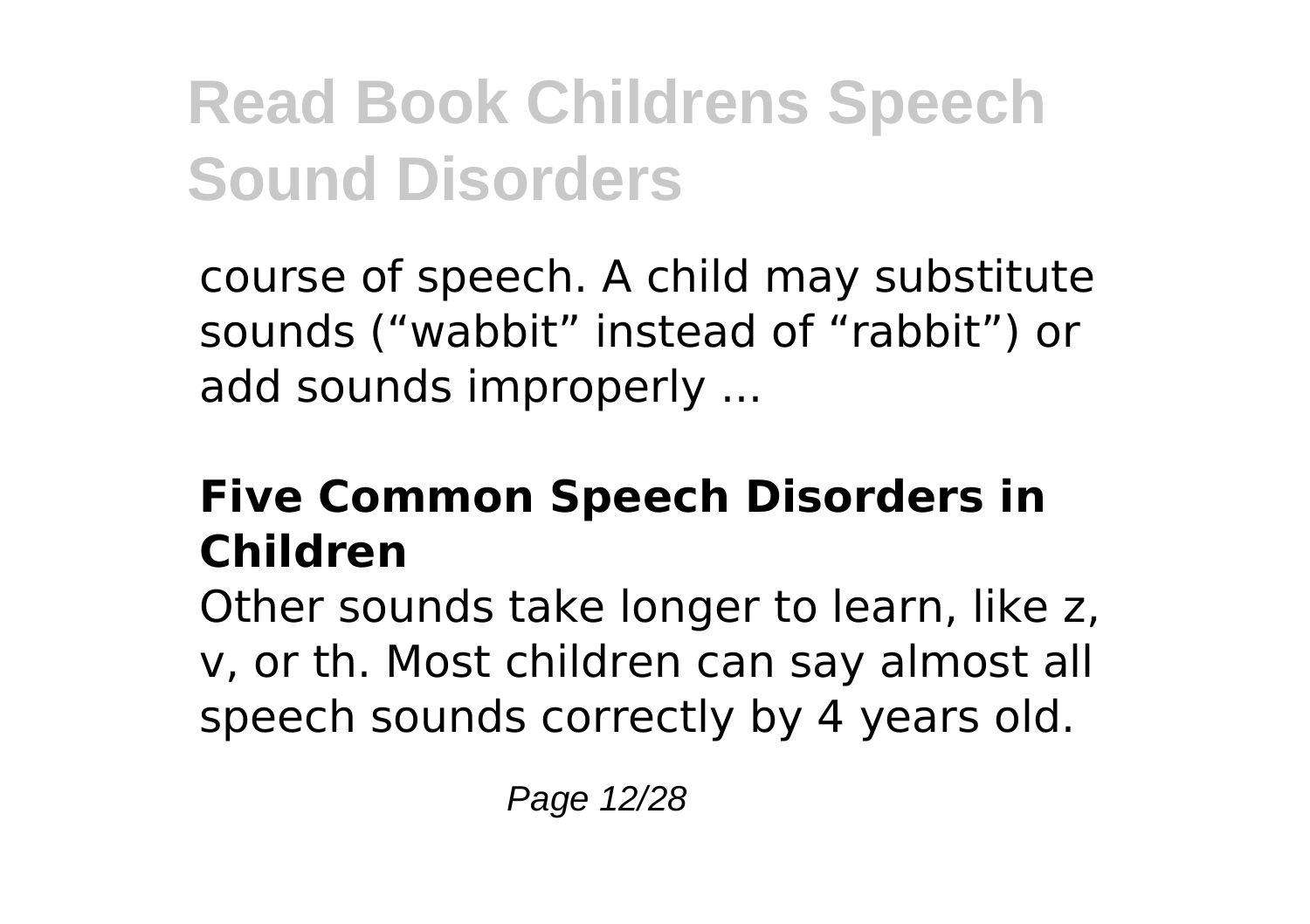A child who does not say sounds by the expected ages may have a speech sound disorder. You may hear the terms "articulation disorder" and "phonological disorder" to describe speech sound disorders like this.

#### **Speech Sound Disorders - ASHA** Multilingual Aspects of Speech Sound

Page 13/28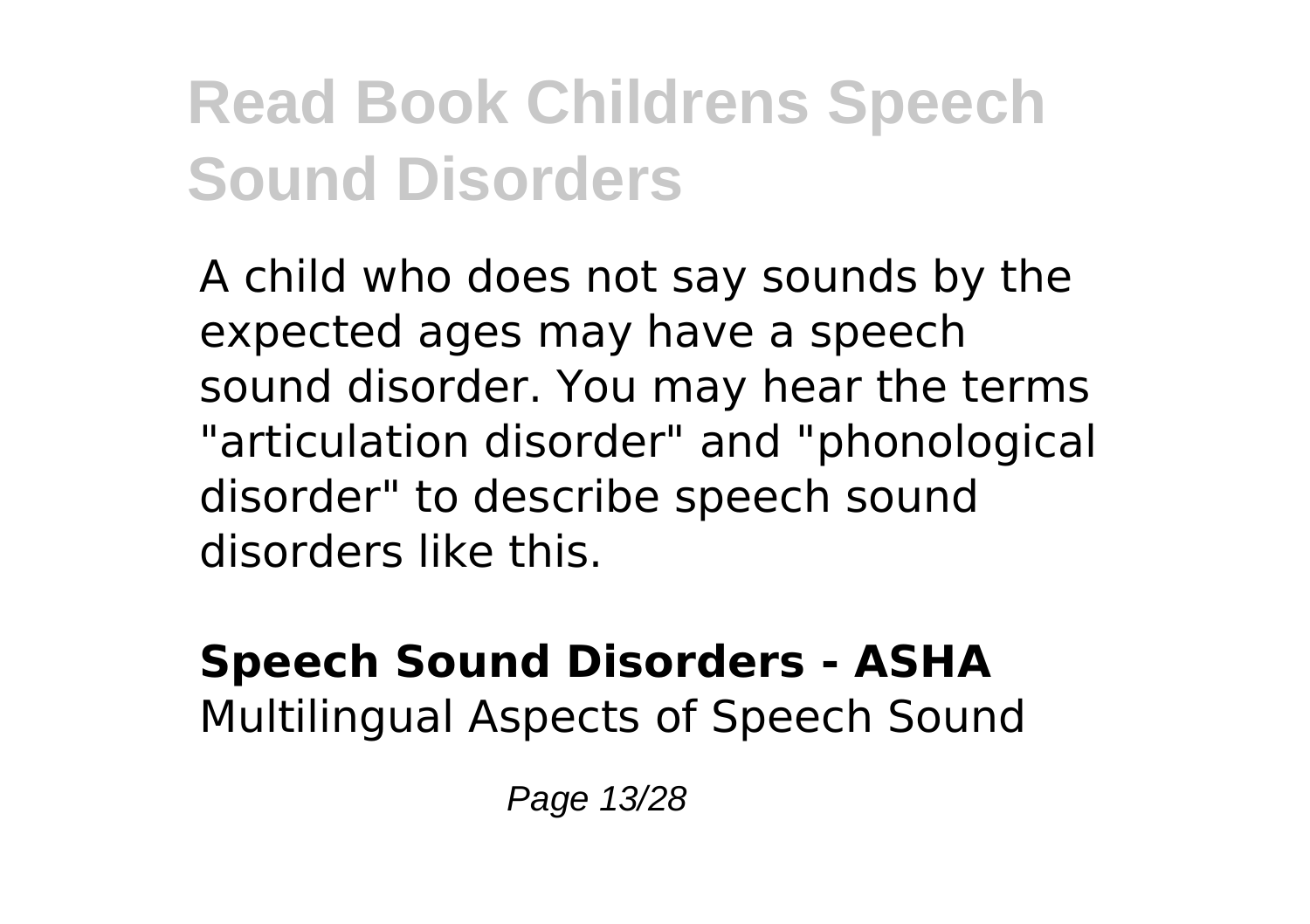Disorders in Children explores both multilingual and multicultural aspects of children with speech sound disorders. The 30 chapters have been written by 44 authors from 16 different countries about 112 languages and dialects. The book is designed to translate research into clinical practice.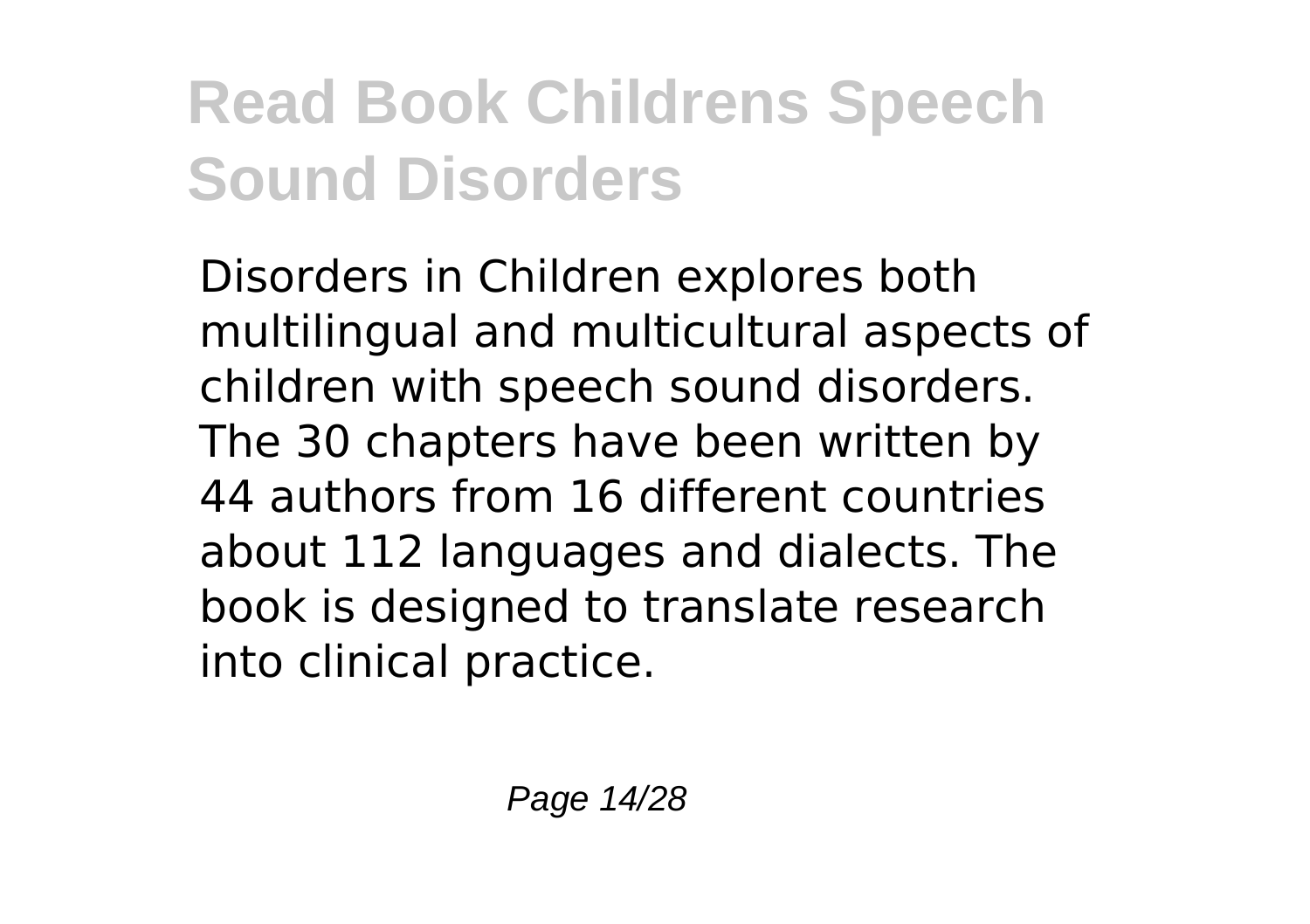#### **Read Download Childrens Speech Sound Disorders PDF – PDF ...** These children may have difficulty pronouncing just a few sounds or they may have trouble pronouncing many sounds. These children are considered to have a speech sound disorder. Will a Child Grow Out of a Speech Sound Disorder? Some children with speech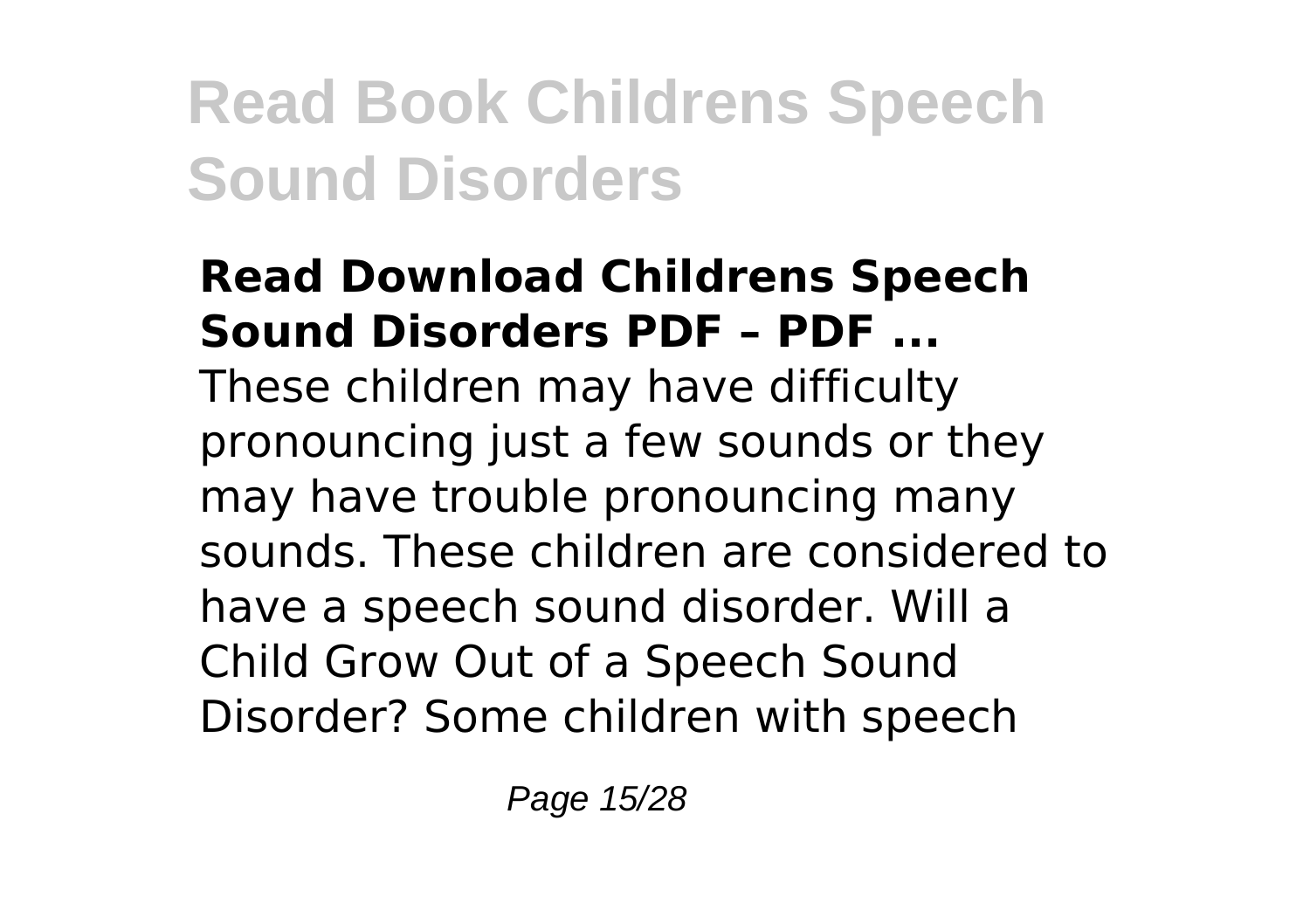sound disorders will grow out of it and learn the sounds eventually on their own.

#### **Speech Sound Resource Page - Speech And Language Kids** SECOND EDITION Children's Speech Sound Disorders Speaking directly to experienced and novice clinicians,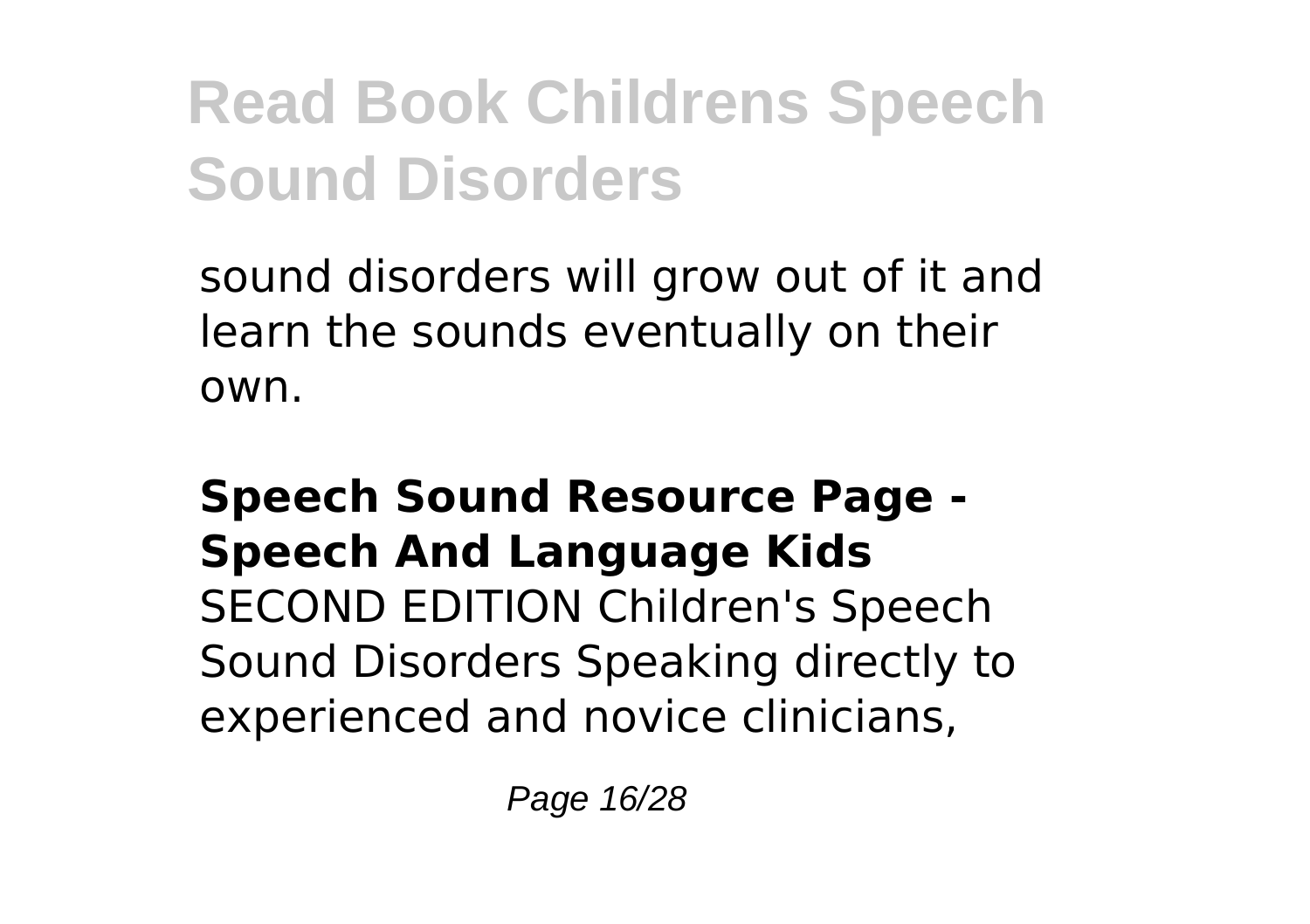educators and students in speechlanguage pathology/speech and language therapy via an informative essay-based approach, Children's Speech Sound Disorders provides concise, easy-to-understand explanations of key aspects of the classification, assessment, diagnosis and treatment of ...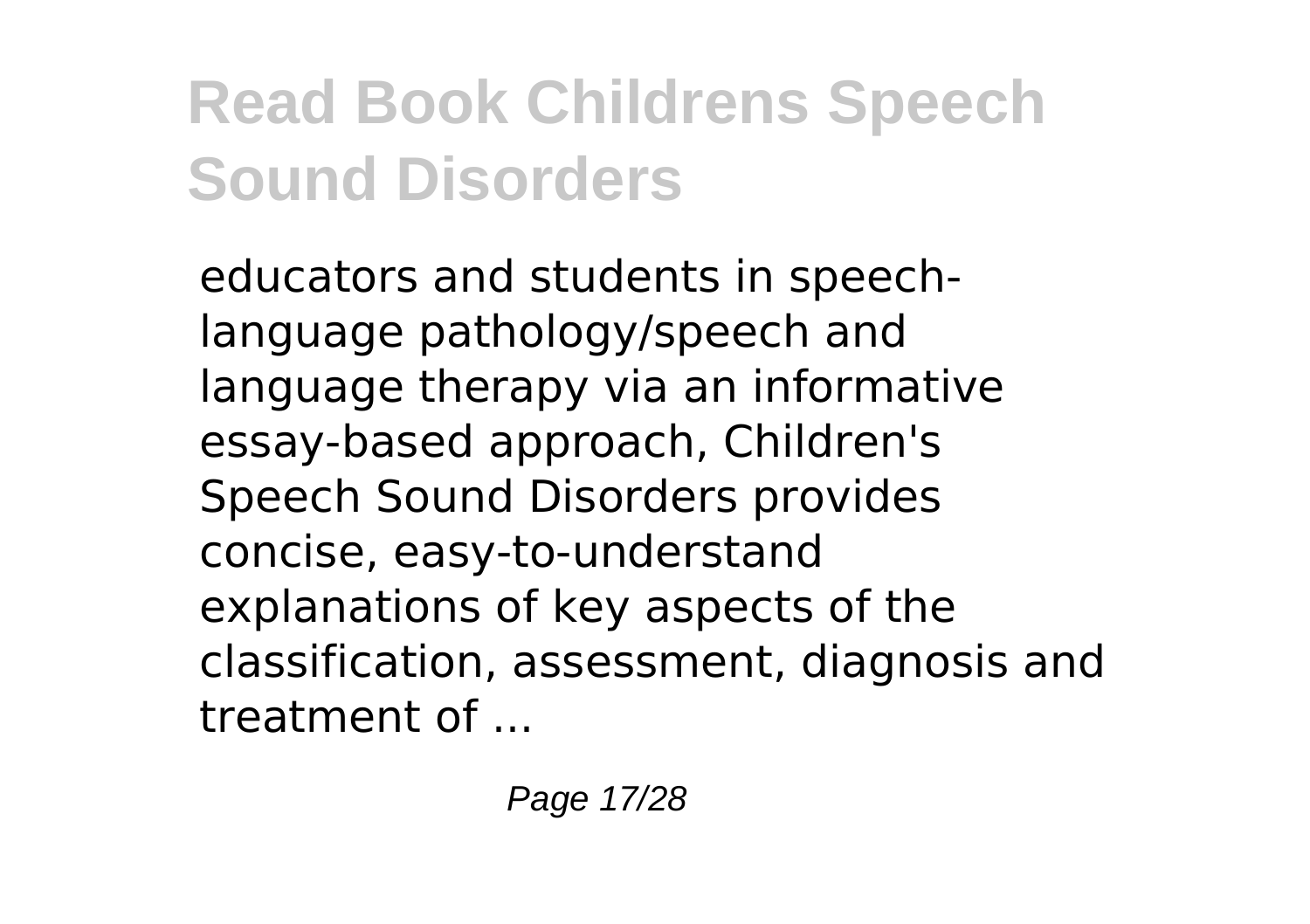#### **Children's Speech Sound Disorders : Caroline Bowen ...**

The incidence of speech sound disorders refers to the number of new cases identified in a specified period. The prevalence of speech sound disorders refers to the number of children who are living with speech problems in a given

Page 18/28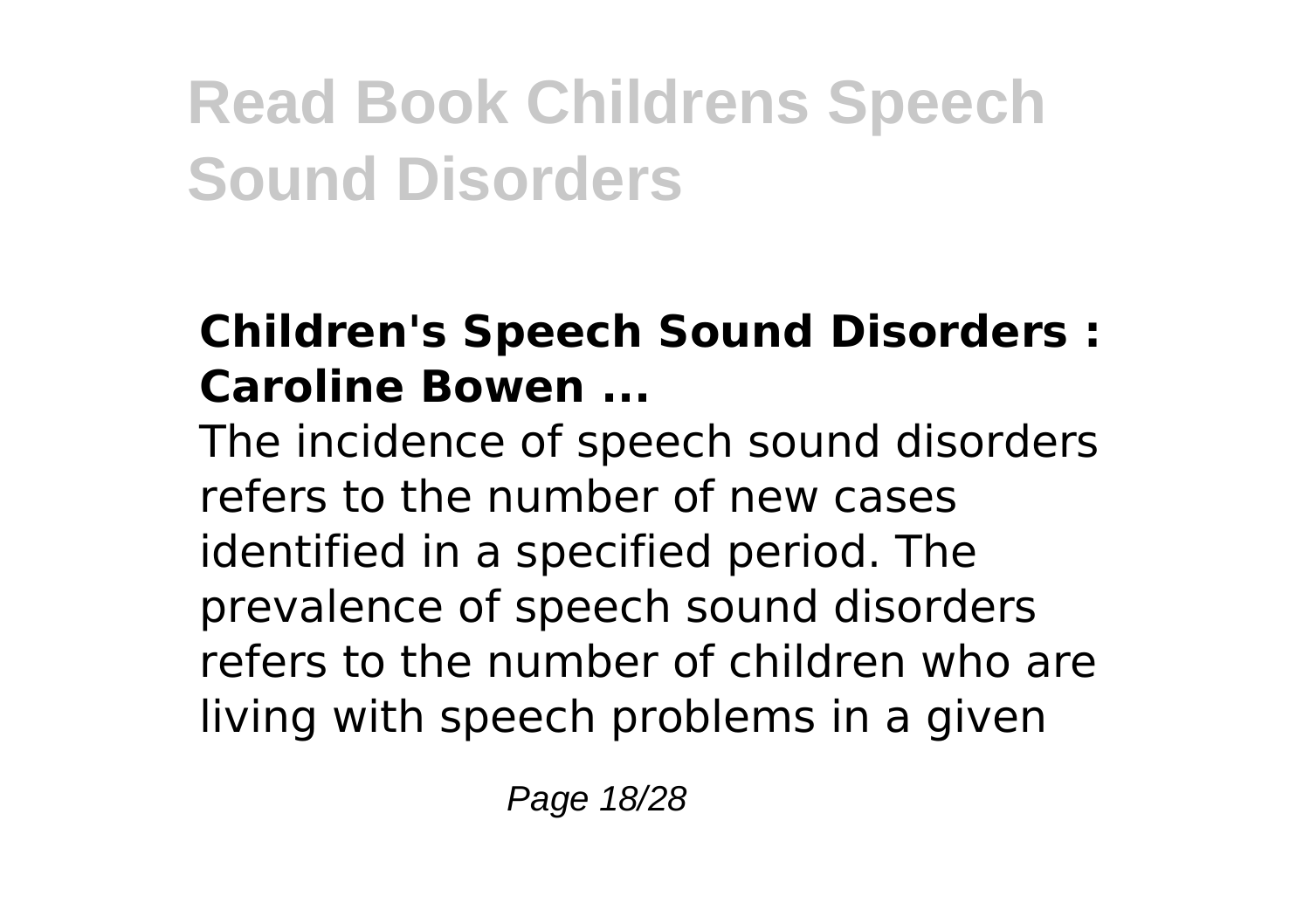time period.. Estimated prevalence rates of speech sound disorders vary greatly due to the inconsistent classifications of the disorders and the variance of ages studied.

### **Speech Sound Disorders: Articulation and Phonology**

For some children, though, the process

Page 19/28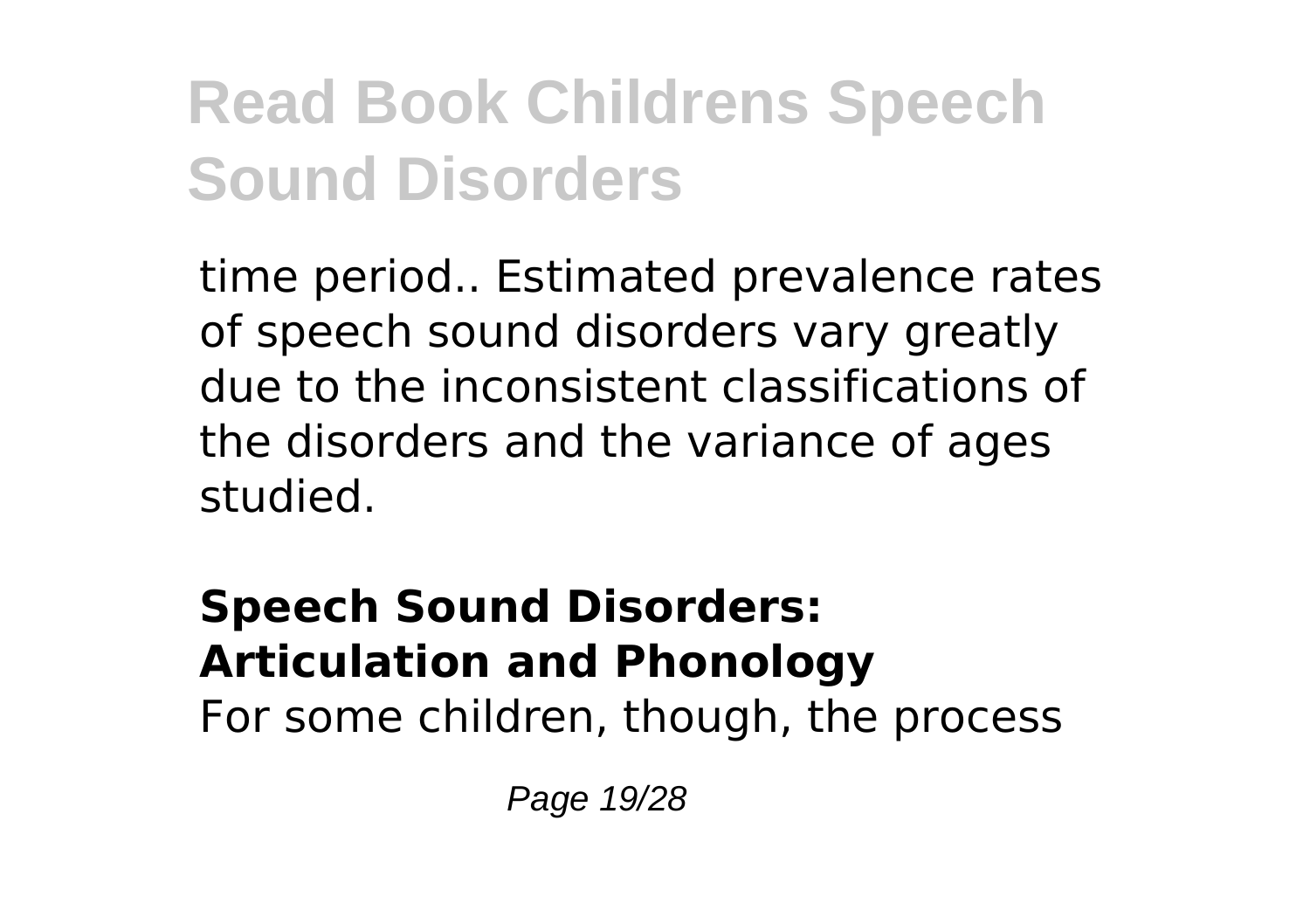of speech sound development may not follow a typical trajectory, because of a speech sound disorder. A speech sound disorder is a broad category of that includes several types of communication disorders which affect the perception or production of sounds.

#### **Speech Sound Disorders in Children**

Page 20/28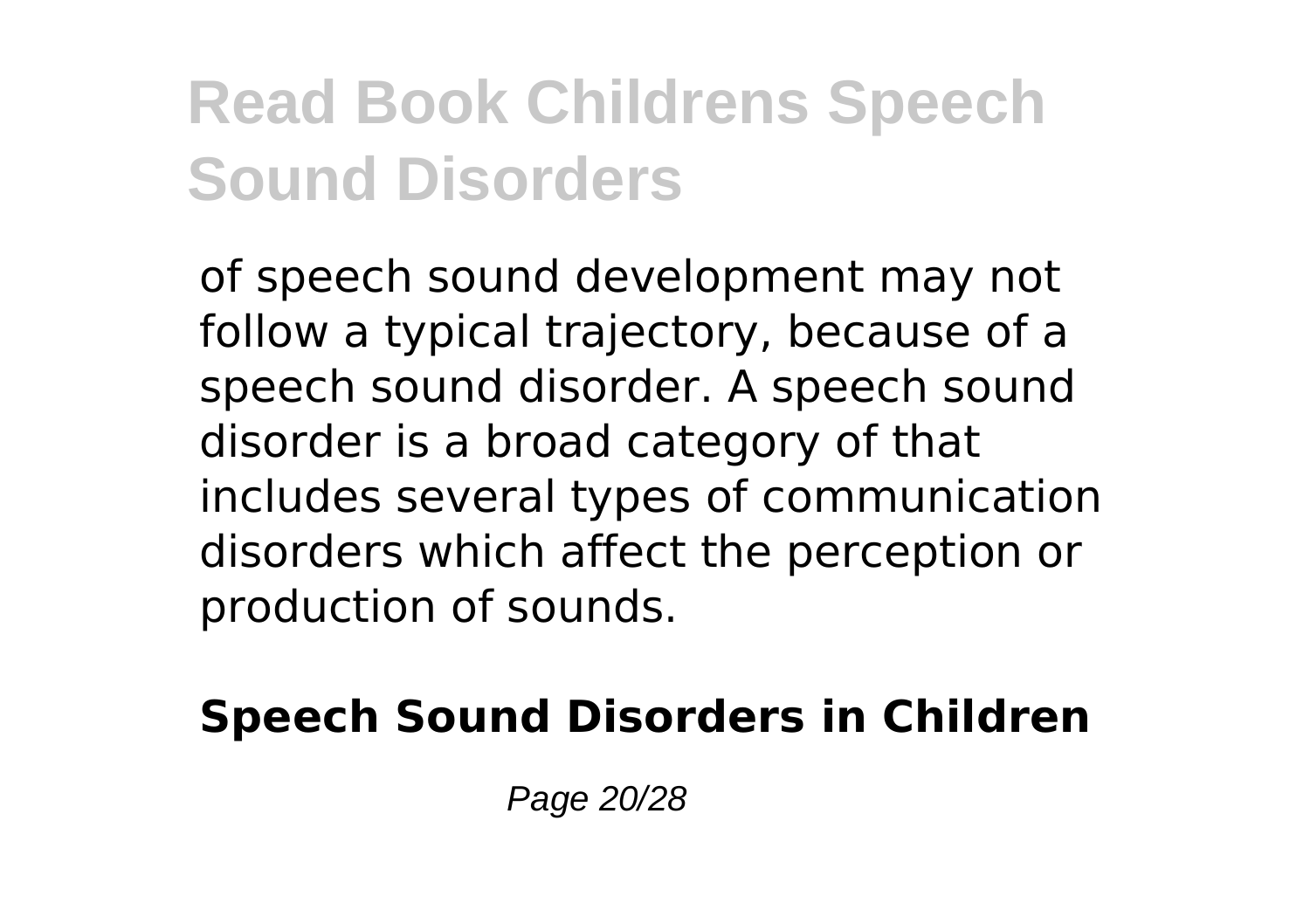#### **– LEAP**

Speech Sound Disorders. A child with a speech sound disorder is unable to say all of the speech sounds in words. This can make the child's speech hard to understand. People may not understand the child in everyday situations. For most children, the cause of the speech sound disorder is unknown.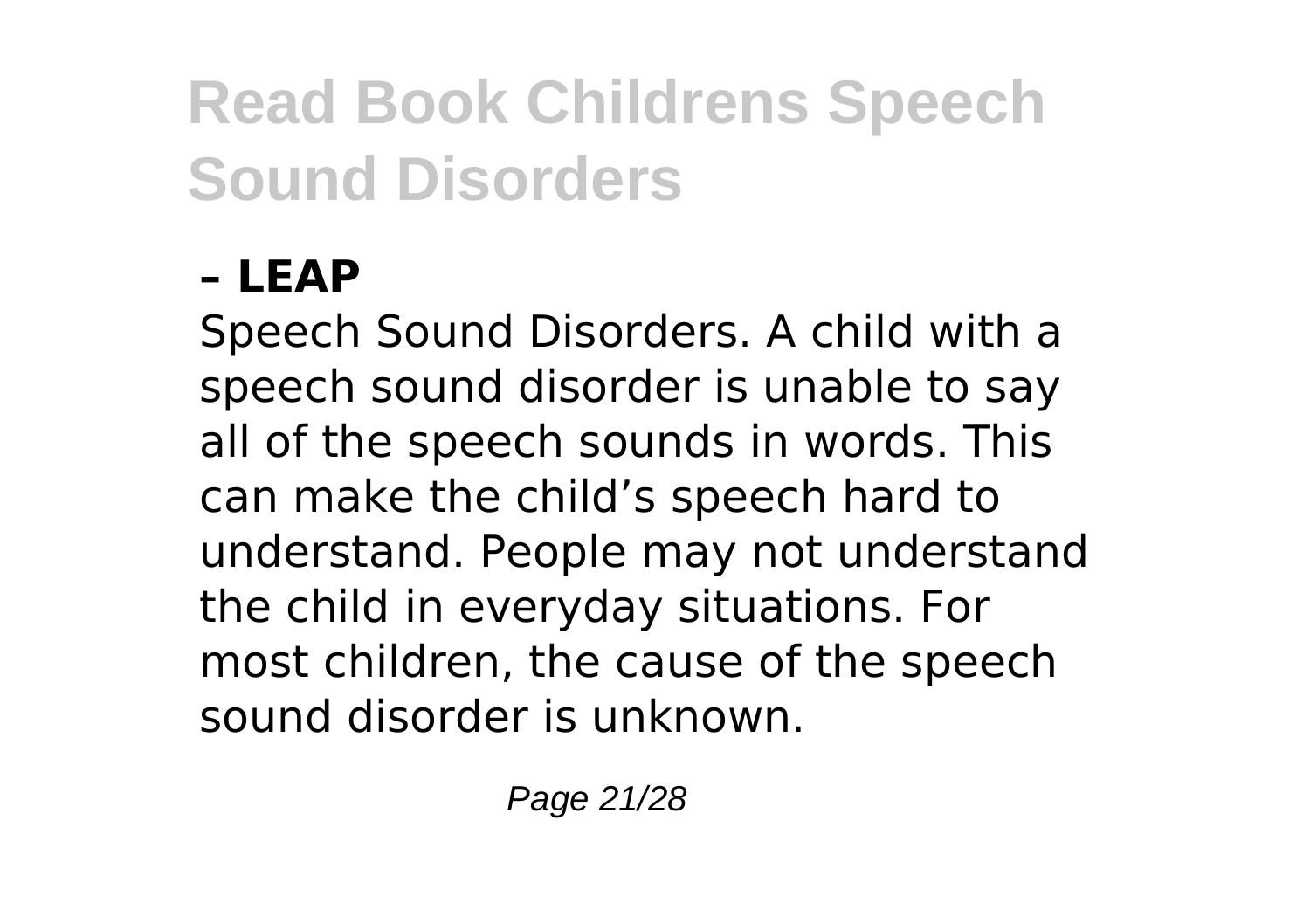#### **Speech & Language Disorders in Children | Causes & Treatment** Speech sound disorder is a communication disorder in which children have persistent difficulty saying words or sounds correctly. Speech sound production describes the clear articulation of the ...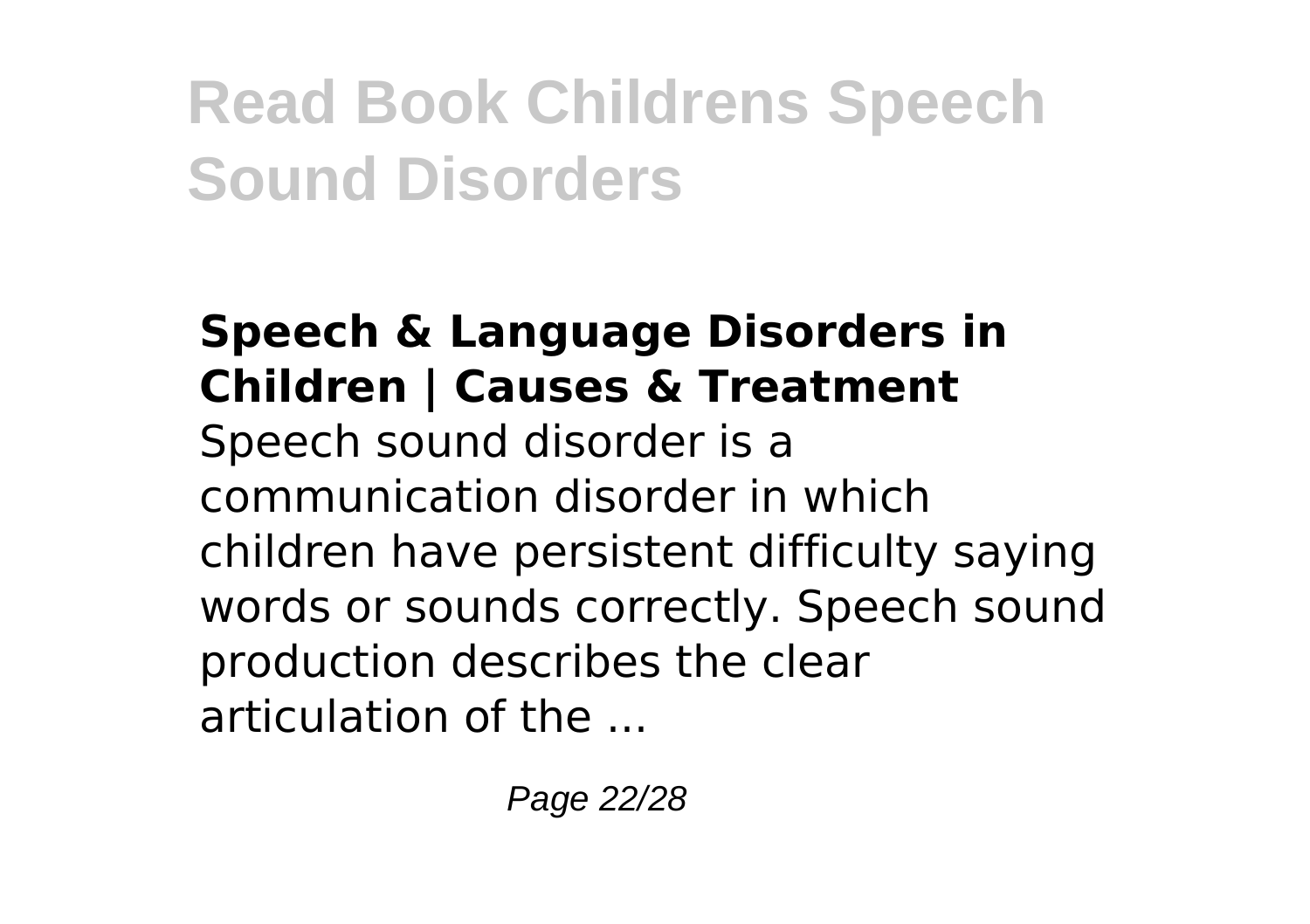#### **Speech Sound Disorder | Psychology Today**

Children with speech sound disorders benefit from targeted interventions to increase their ability to produce speech sounds, resulting in increased intelligibility and acceptability within social situations. Over 40 interventions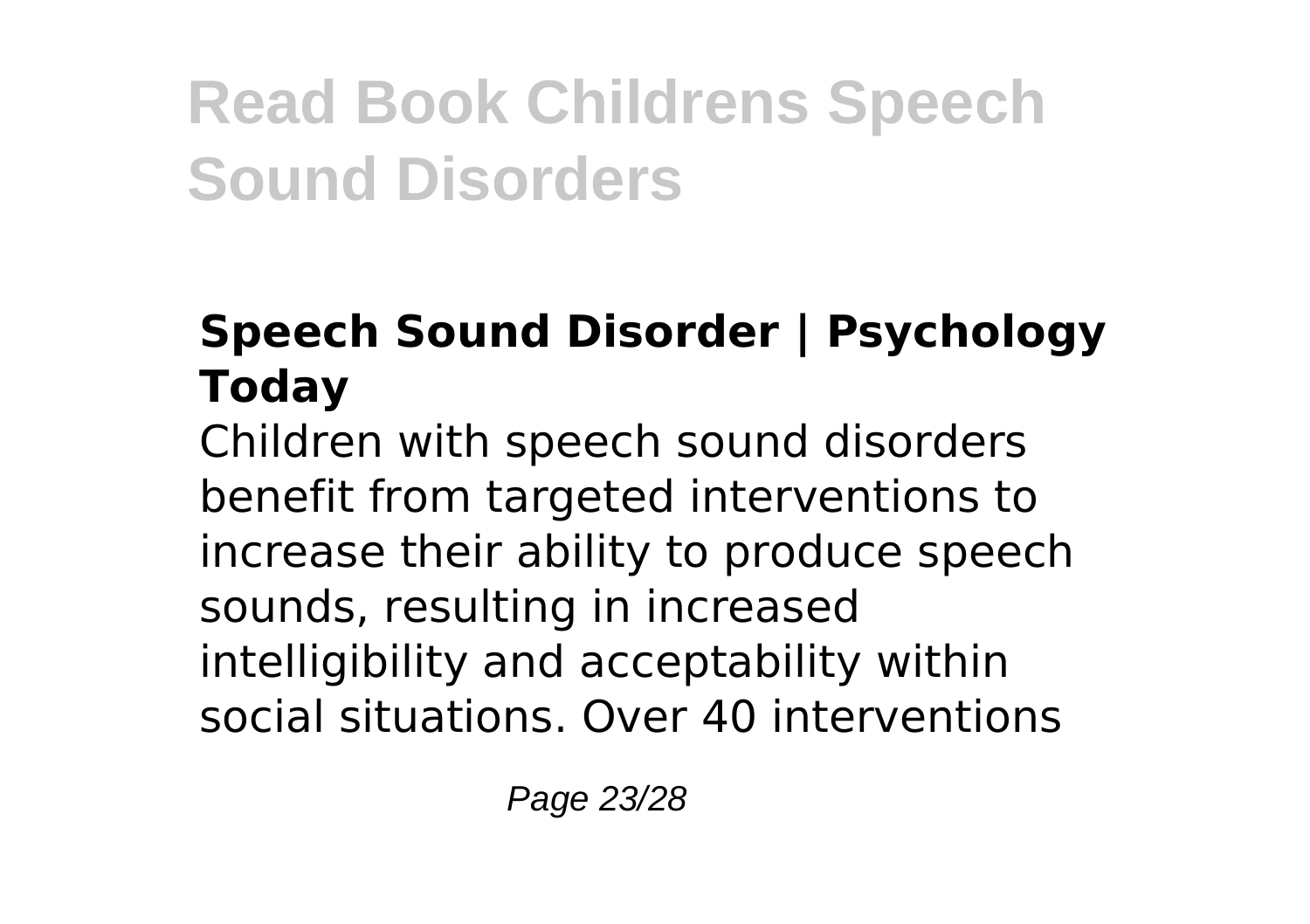have been demonstrated to be effective in ameliorating speech sound disorders (Baker & McLeod, 2011).

#### **Children with Speech Sound Disorders at School: Challenges ...** SECOND EDITION Children's Speech Sound Disorders. Speaking directly to experienced and novice clinicians,

Page 24/28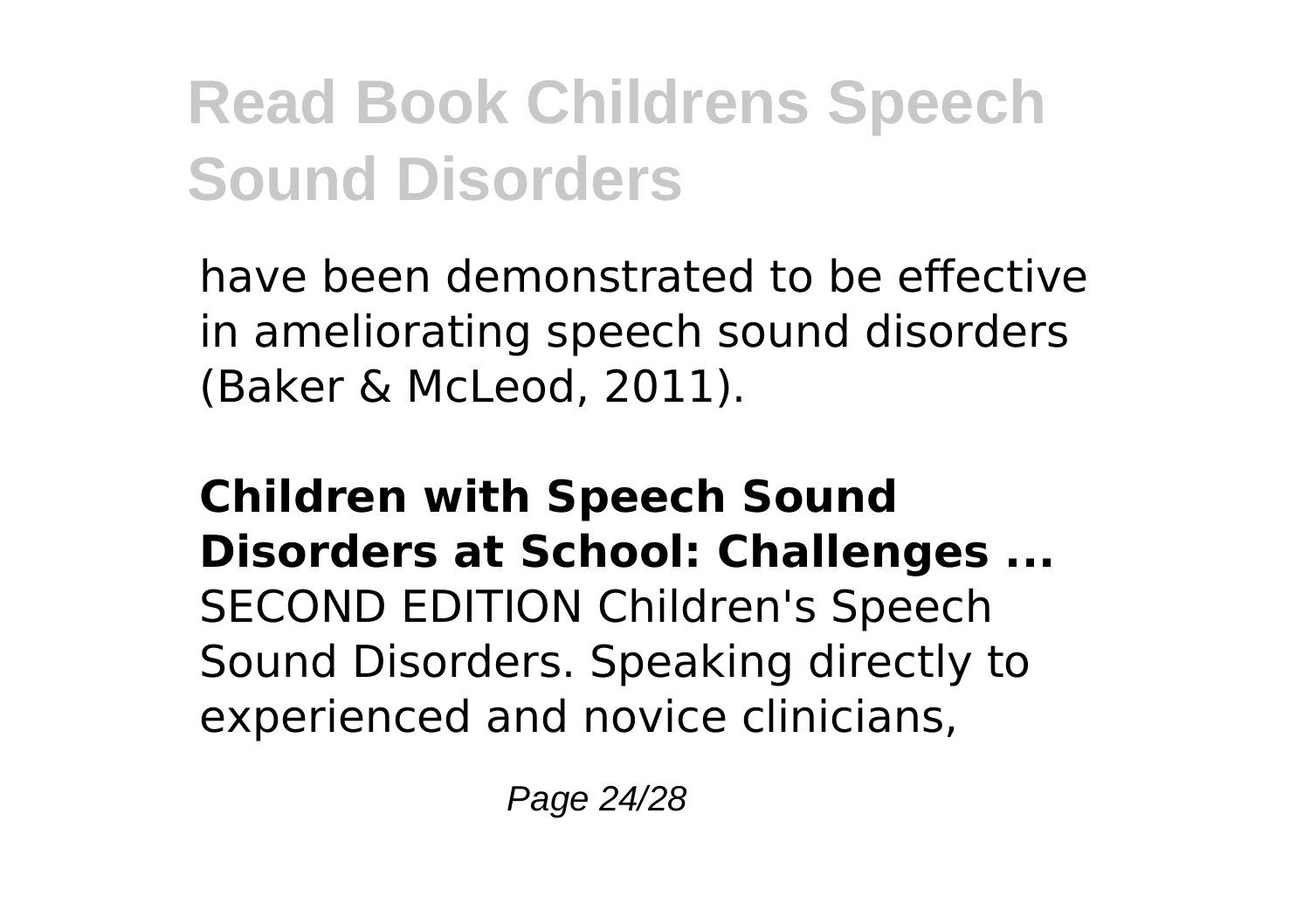educators and students in speechlanguage pathology/speech and language therapy via an informative essay-based approach, Children's Speech Sound Disorders provides concise, easy-to-understand explanations of key aspects of the classification, assessment, diagnosis and treatment of ...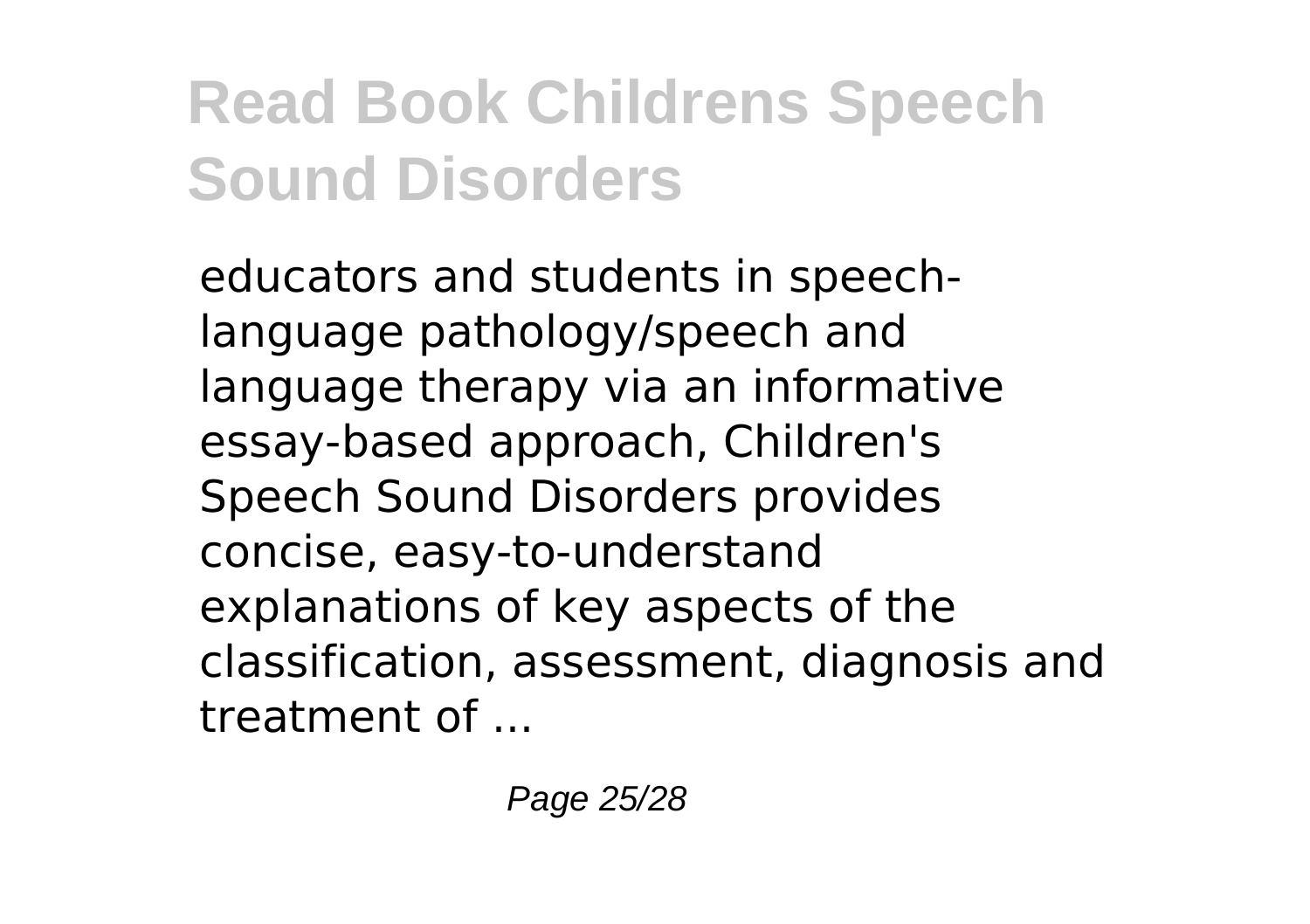#### **Children's Speech Sound Disorders, 2nd Edition | Speech ...**

Are you working with young children with speech sound disorders? Let us show you how to use visual cues to help young children learn to say speech sounds and speech sound combinations. Jennie Bjorem from Bjorem Speech

Page 26/28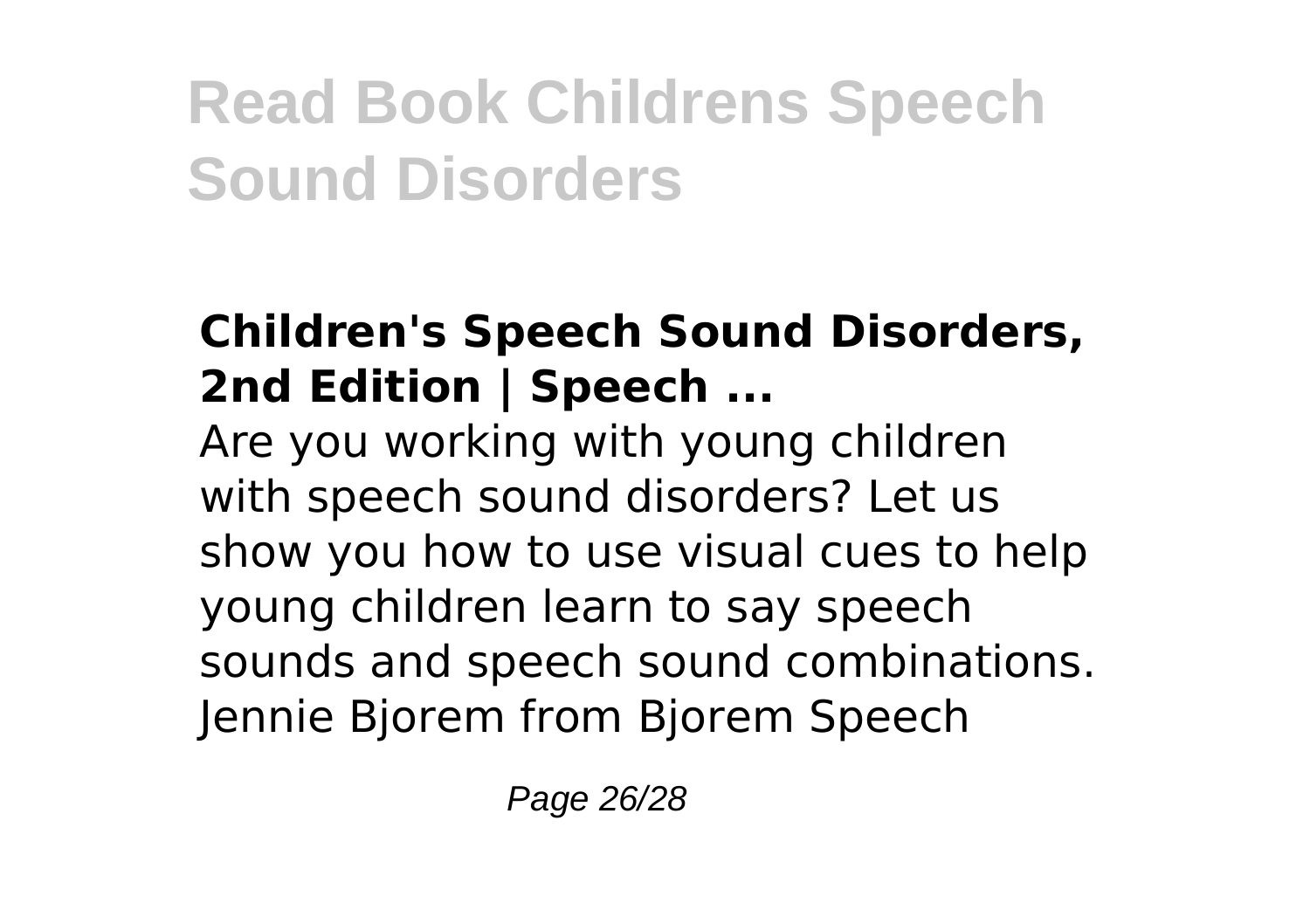joined us live on January 8th to share her 5 tips for using speech sound visual cues in fun and effective ways.

Copyright code: [d41d8cd98f00b204e9800998ecf8427e.](/sitemap.xml)

Page 27/28